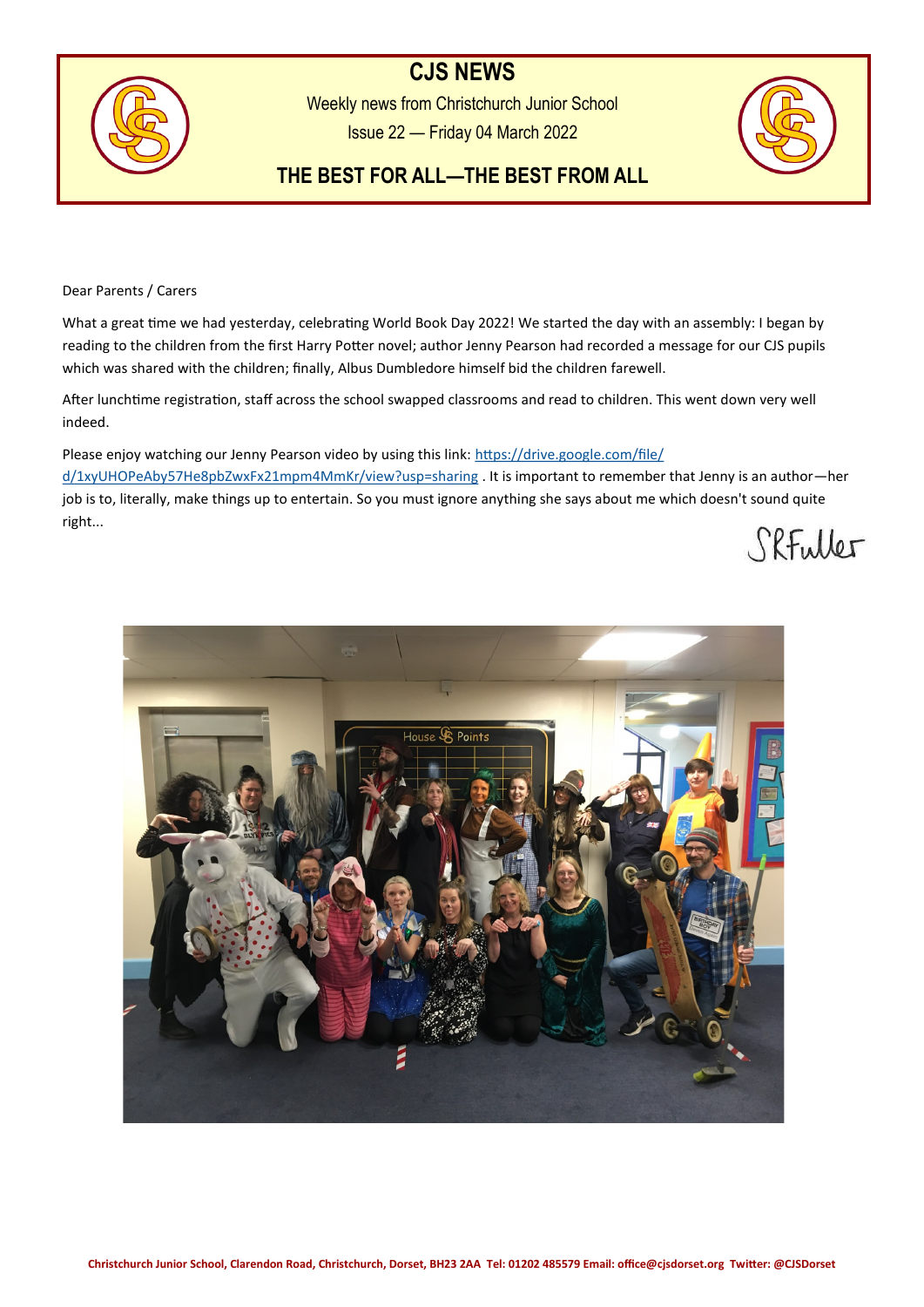#### **UKRAINE APPEAL**

The conflict in Ukraine has received worldwide attention in recent days. In Monday's assembly I sensitively discussed elements of the situation, giving some key information and helping the children better understand what is happening. In these types of situation, adults and children alike can feel helpless. However, being moved to action is often a way to regain some control.

Community leaders at Christchurch Baptist Church (CBC) have brought to my attention the story of Karol Swiacki, who is organising at least three lorries to take physical resources to the Polish/Ukrainian border at Przemysl to meet the need of refugees crossing there. This is being organised via Dorset Polish Centre who have been gifted the use of a warehouse near Castlepoint.

CBC has created a much-needed emergency partnership with Dorset Polish Centre to become the Christchurch collection point for humanitarian aid to support those fleeing the conflict in Ukraine. As you will have seen from news reports, they are already reporting that over one million civilians have fled Ukraine with many more expected to be displaced.

From 1 March - 7 March, 9am-12noon, 51 Bargates will be open so that members of our community can drop donations. Alternatively, collection boxes will also be placed outside the front door of our school for you to use as a drop off location, if more convenient. The collection boxes at CJS will be available until the end of Monday 7 March.

A flyer, which gives details of the types of items that are required, was sent earlier this week via Arbor. If you feel able, please involve your child in a discussion about this process, helping them understand how important it is and guiding them to recognise that they are making a positive contribution.

## **ANXIETY WORKSHOP**

Thank you to all those who attended our Anxiety Workshop yesterday, delivered by Mrs Cowling. This was a very successful morning with the attendees identifying a range of benefits (quotes):

- "Being able to meet with other parents, face to face, who are in similar situations."
- "Understanding the physiology."
- "Well-researched medical content."
- "Experienced presenter."
- "Learning more about the physical aspects of anxiety and coping mechanisms."
- "Reassurance that anxiety is normal."

A big 'thank you' to Mrs Cowling for your preparation and delivery of this workshop. This workshop was oversubscribed so we will look to put another session in place.

#### **DATES FOR YOUR DIARIES**

| Friday 11 March                       | Red House Mufti Day                      |
|---------------------------------------|------------------------------------------|
| Wednesday 16 March                    | Blashford Lakes Trip - 3AB & 3MF         |
| Friday 18 March 2022                  | Red Nose Day-details to follow           |
| Friday 25 March                       | Blashford Lakes Trip - 3EY & 3SC         |
| Friday 25 March 2022                  | PTFA Quiz Night-adults only              |
| Tuesday 29 March                      | Blashford Lakes Trip - 4VD               |
| Wednesday 30 March                    | Blashford Lakes Trip - 4CC               |
| Thursday 31 March                     | Blashford Lakes Trip - 4 PG              |
| Friday 1 April                        | Blashford Lakes Trip - 4SF               |
| Saturday 2 April                      | Hengistbury Head Beach Clean             |
| Saturday 9 April-Sunday 24 April 2022 | Easter Half Term                         |
| Monday 25 April 2022                  | INSET-staff training-no pupils in school |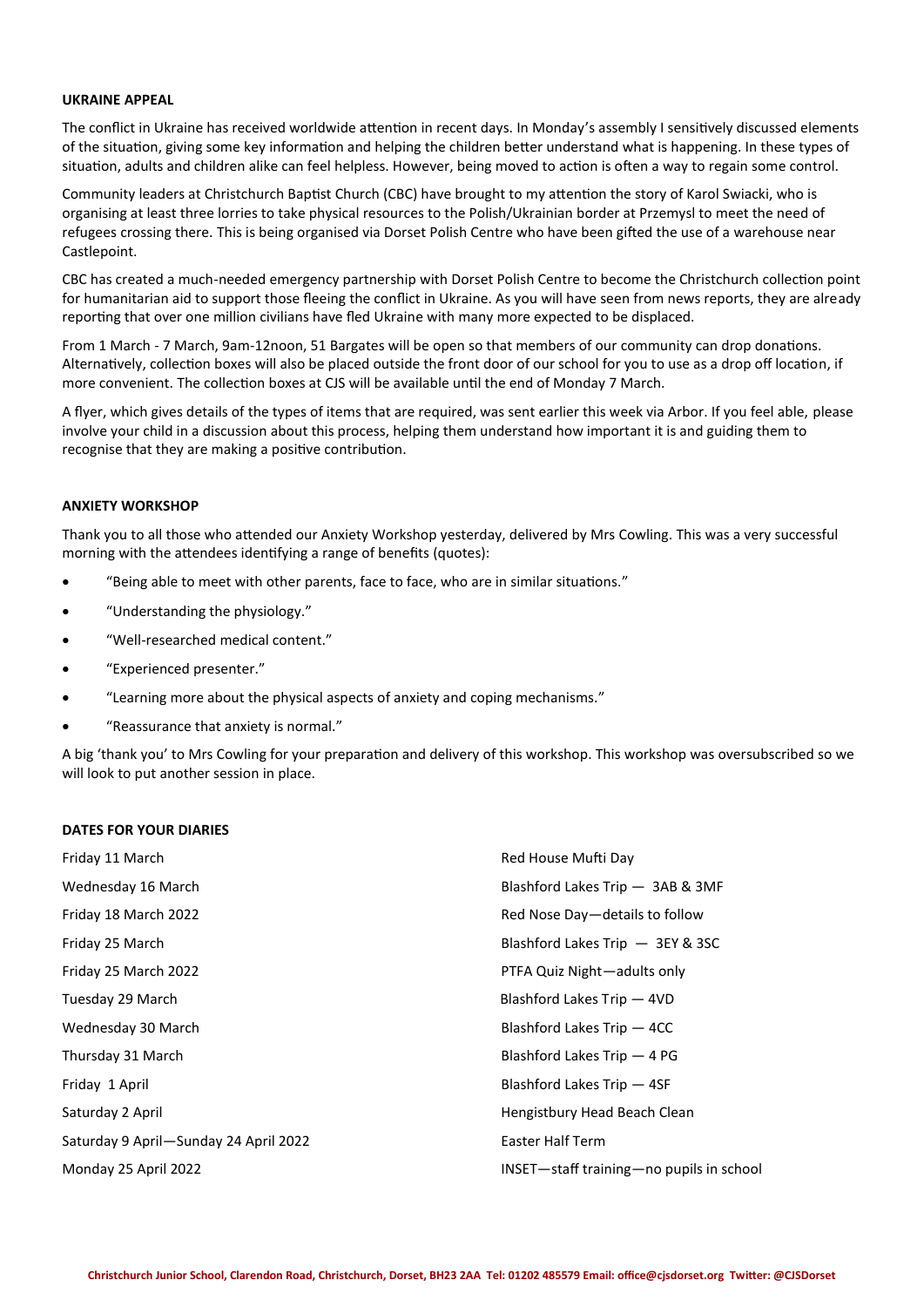## **ATTENDANCE RACE**

The winners of the attendance race for w/c 28 February 2022

| Year 3 | 99.3%  |
|--------|--------|
| Year 4 | 99.6%  |
| Year 5 | 98.9%  |
| Year 6 | 98.2 % |

## **HOUSE POINT WINNERS**

Well done to Red House who earned the most house points last term. Your mufti day will be on Friday 11 March.

Red 271

Blue 250

Green 263

Yellow 232

### **CURRENT VACANCIES AT TWYNHAM LEARNING**

## [https://www.twynhamlearning.com/187/staff](https://www.twynhamlearning.com/187/staff-vacancies)-vacancies

We are an excellent multi-academy trust to work for and have Twynham Learning employee values that underpin our work together:

| <b>Twynham Learning</b><br><b>Employee Values</b> | Attributes that support living<br>this value |
|---------------------------------------------------|----------------------------------------------|
| Aim high                                          | Ambition for excellence<br>Professionalism   |
| Keep improving                                    | Humility<br>Championing change               |
| Don't leave<br>anyone behind                      | Inclusiveness<br>Positivity                  |
| See the bigger<br>picture                         | Community-mindedness<br>Being collaborative  |

| <b>VACANCY</b>             | <b>SCHOOL</b>                | <b>CLOSING DATE</b> |
|----------------------------|------------------------------|---------------------|
| Head of School             | The Grange School            | 09/03/222           |
| Exam Invigilators          | Twynham & the Grange Schools | 10/03/22            |
| <b>Teaching Assistants</b> | Twynahm School               | 14/03/22            |